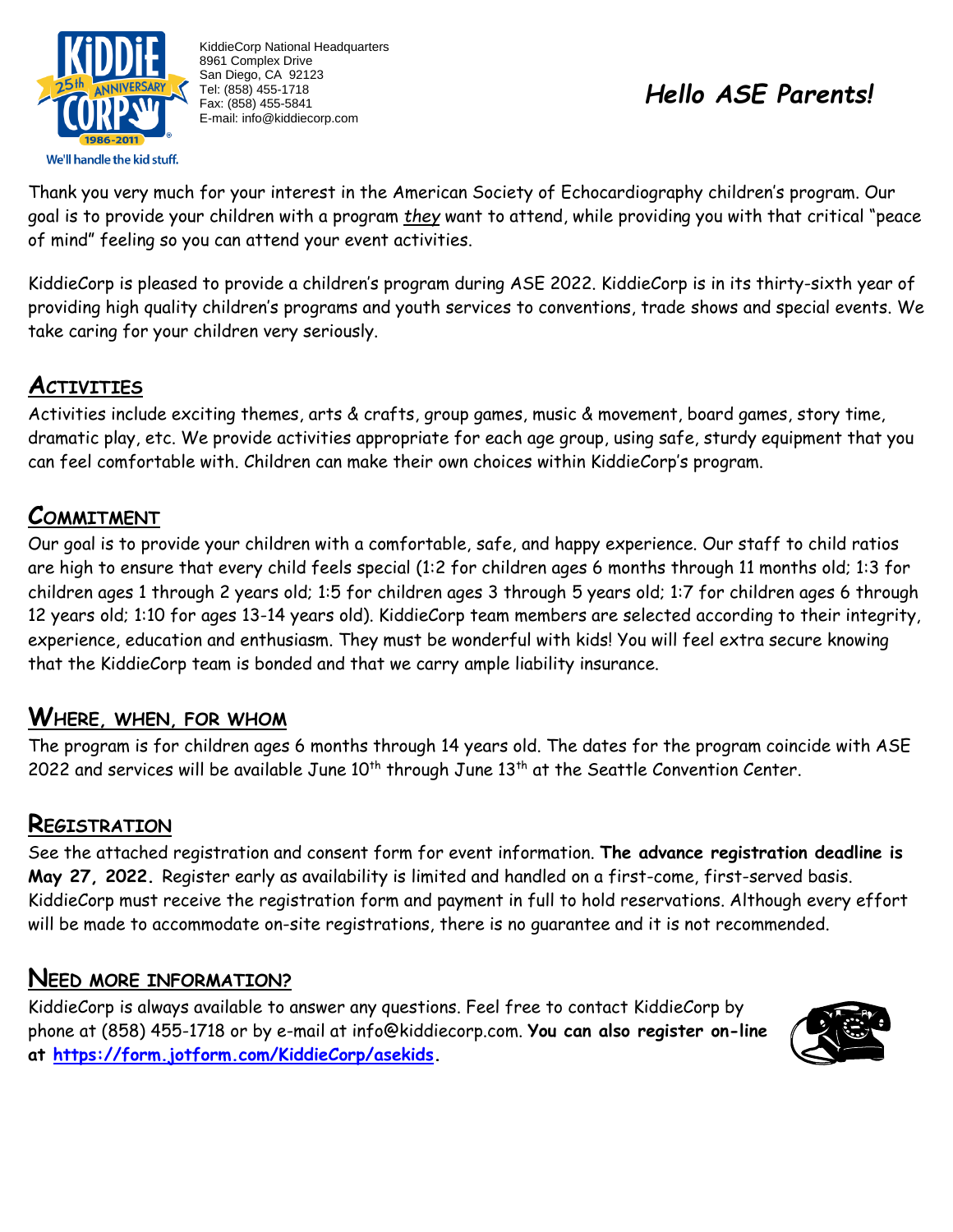#### *CHILDREN'S PROGRAM REGISTRATION FORM*

*- American Society of Echocardiography* ⚫ *June 10 – 13, 2022 -*

| <b>Parent Info: Last Name</b> | <b>First Name</b> |
|-------------------------------|-------------------|
| E-mail address:               | Phone: (          |

**The pre-registration deadline is May 27, 2022.**

|                   | Name(s)                                                                                                                                                                                                                                                                                                                                                                                                                                                                         | Age(s) | <b>Hours Needed</b> |
|-------------------|---------------------------------------------------------------------------------------------------------------------------------------------------------------------------------------------------------------------------------------------------------------------------------------------------------------------------------------------------------------------------------------------------------------------------------------------------------------------------------|--------|---------------------|
| Friday, June 10   |                                                                                                                                                                                                                                                                                                                                                                                                                                                                                 |        |                     |
| 2:00pm - 6:30pm   |                                                                                                                                                                                                                                                                                                                                                                                                                                                                                 |        |                     |
|                   |                                                                                                                                                                                                                                                                                                                                                                                                                                                                                 |        |                     |
| Saturday, June 11 |                                                                                                                                                                                                                                                                                                                                                                                                                                                                                 |        |                     |
| 7:00am - 6:30pm   |                                                                                                                                                                                                                                                                                                                                                                                                                                                                                 |        |                     |
|                   | $3 \qquad \qquad \qquad \qquad$                                                                                                                                                                                                                                                                                                                                                                                                                                                 |        |                     |
| Sunday, June 12   |                                                                                                                                                                                                                                                                                                                                                                                                                                                                                 |        |                     |
| 7:00am - 5:00pm   |                                                                                                                                                                                                                                                                                                                                                                                                                                                                                 |        |                     |
|                   | $3 \overline{\phantom{a}}$ $\overline{\phantom{a}}$ $\overline{\phantom{a}}$ $\overline{\phantom{a}}$ $\overline{\phantom{a}}$ $\overline{\phantom{a}}$ $\overline{\phantom{a}}$ $\overline{\phantom{a}}$ $\overline{\phantom{a}}$ $\overline{\phantom{a}}$ $\overline{\phantom{a}}$ $\overline{\phantom{a}}$ $\overline{\phantom{a}}$ $\overline{\phantom{a}}$ $\overline{\phantom{a}}$ $\overline{\phantom{a}}$ $\overline{\phantom{a}}$ $\overline{\phantom{a}}$ $\overline$ |        |                     |
| Monday, June 13   |                                                                                                                                                                                                                                                                                                                                                                                                                                                                                 |        |                     |
| 7:30am - 4:30pm   | 2 and $\sim$ 2 and $\sim$ 2 and $\sim$ 2 and $\sim$ 2 and $\sim$ 2 and $\sim$ 2 and $\sim$ 2 and $\sim$ 2 and $\sim$                                                                                                                                                                                                                                                                                                                                                            |        |                     |
|                   | 3                                                                                                                                                                                                                                                                                                                                                                                                                                                                               |        |                     |

Check here if your child(ren) has any special needs under the Americans with Disabilities Act. We will contact you.

Payment in full is required to confirm your reservations. Although every effort will be made to accommodate late or on-site registrations, there is no guarantee that KiddieCorp can accept children unless they are pre-registered.

| TOTAL FEE: \$75.00 per day per child x $\mu$ of Children x $\mu$ of Days = \$ |                                                                       |
|-------------------------------------------------------------------------------|-----------------------------------------------------------------------|
| Credit Card*: _______ _______ _______                                         | VPN:<br>Zip Code:<br>Exp.                                             |
| <b>Check: Payable to KIDDIECORP</b>                                           |                                                                       |
| Send completed forms & payment to:<br>-US Dollars Only-                       | KiddieCorp/ASE<br>8961 Complex Drive                                  |
| *Visa, MasterCard or American Express                                         | San Diego, CA 92123<br>Fax: 1-858-455-5841 (credit card payment only) |
|                                                                               |                                                                       |

- KiddieCorp staff does not administer medication. To ensure a safe and fun-filled environment, any child who is ill will not be admitted to the children's program.
- Please label your child's belongings. We will maintain a lost and found, however, KiddieCorp does not accept responsibility for the loss or theft of any toy, book, or other personal items.
- For parents with infants, please bring diaper changing supplies, formula/baby food, and a change of clothes.
- Cancellation Policy: Cancellations must be made to KiddieCorp prior to May 27, 2022 for a full refund. Cancellations made after that date will be subject to a 50% cancellation fee. Once the program has begun, no refunds will be issued.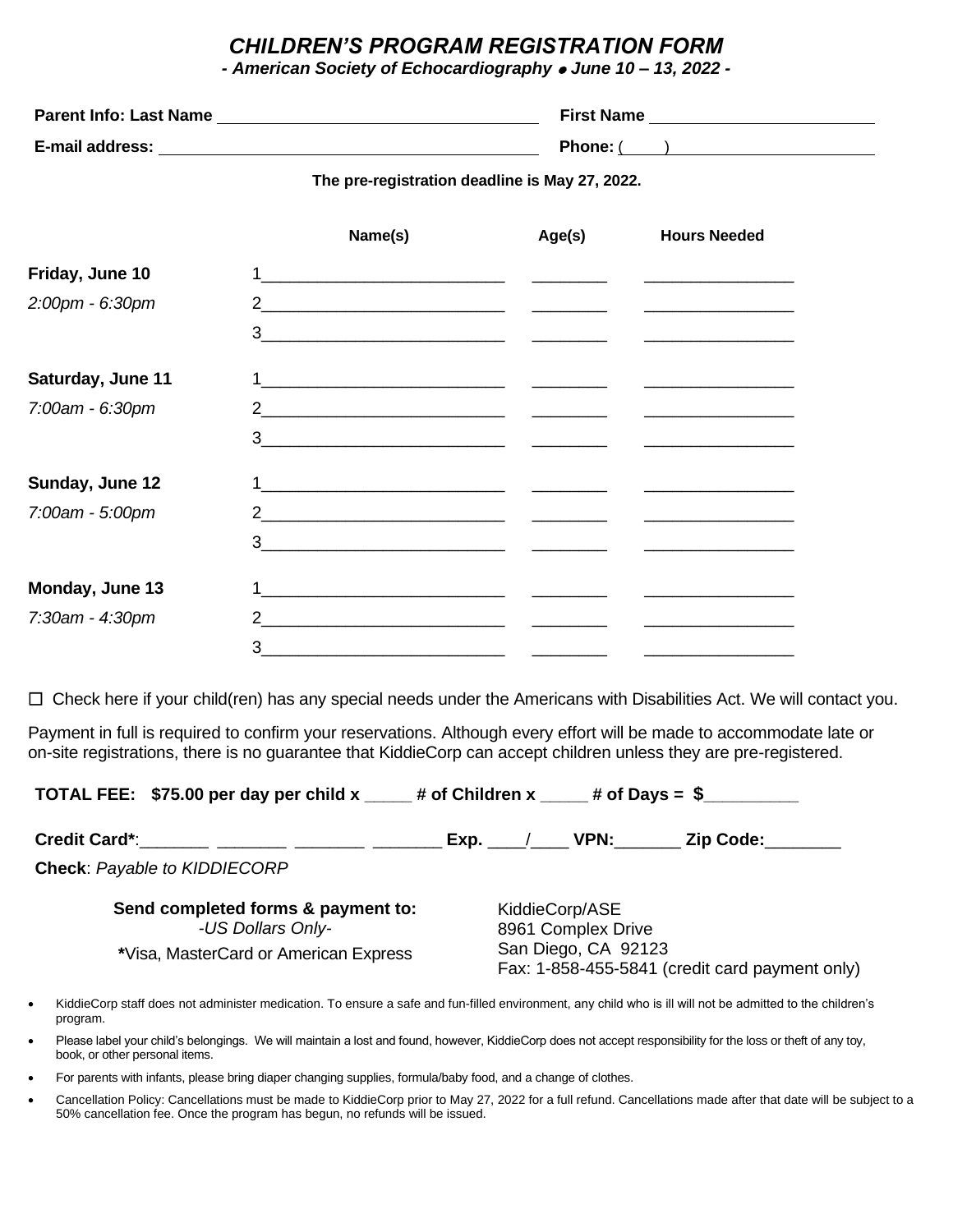#### *American Society of Echocardiography CHILDREN'S PROGRAM CONSENT FORM*

#### • *Child(ren)'s first and last names:*

| N۶<br>.<br> | ``<br>____ | _________ |  |
|-------------|------------|-----------|--|
| Name        |            |           |  |

• *Please list only those allowed to check-out the above child(ren) from the KiddieCorp children's program (please list first and last names; photo ID may be required when checking out children):*

| Name | Relationship to child(ren) |
|------|----------------------------|
| Name | Relationship to child(ren) |

\_\_\_\_\_\_\_\_\_\_\_\_\_\_\_\_\_\_\_\_\_\_\_\_\_\_\_\_\_\_\_\_\_\_\_\_\_\_\_\_\_\_\_\_\_\_\_\_\_\_\_\_\_\_\_\_\_\_\_\_\_\_\_\_\_\_\_\_\_\_\_\_\_\_\_\_\_\_\_\_\_\_

\_\_\_\_\_\_\_\_\_\_\_\_\_\_\_\_\_\_\_\_\_\_\_\_\_\_\_\_\_\_\_\_\_\_\_\_\_\_\_\_\_\_\_\_\_\_\_\_\_\_\_\_\_\_\_\_\_\_\_\_\_\_\_\_\_\_\_\_\_\_\_\_\_\_\_\_\_\_\_\_\_\_

\_\_\_\_\_\_\_\_\_\_\_\_\_\_\_\_\_\_\_\_\_\_\_\_\_\_\_\_\_\_\_\_\_\_\_\_\_\_\_\_\_\_\_\_\_\_\_\_\_\_\_\_\_\_\_\_\_\_\_\_\_\_\_\_\_\_\_\_\_\_\_\_\_\_\_\_\_\_\_\_\_\_

\_\_\_\_\_\_\_\_\_\_\_\_\_\_\_\_\_\_\_\_\_\_\_\_\_\_\_\_\_\_\_\_\_\_\_\_\_\_\_\_\_\_\_\_\_\_\_\_\_\_\_\_\_\_\_\_\_\_\_\_\_\_\_\_\_\_\_\_\_\_\_\_\_\_\_\_\_\_\_\_\_\_

• *Are any of your children allergic to anything (foods, etc.) or are any of your children taking medication? If yes, explain: (Note: KiddieCorp staff does not administer or assist in the administration of any medications.)*

• *Do any of your children have health limitations or special needs? Any birthmarks or injuries we should be aware of?*

We, the undersigned adults, agree to place our child or ward in the KiddieCorp children's program. For ourselves, our child/ward (or children/wards), and each of our respective heirs, assigns, and next of kin, we hereby release and agree to indemnify and hold harmless KiddieCorp, American Society of Echocardiography, and their respective officers, directors, agents, employees, assigns, vendors, and the owners and/or lessors of the facility or facilities where the program will be held (collectively "the Releasees"), from any and all claims which may now or hereafter arise from our child's/ward's (or children's/ward's) participation in the KiddieCorp program. We do not release claims arising from Releasees for any of their willful misconduct or gross negligence.

Photographs taken throughout the children's program may be used for promotion and/or publication by American Society of Echocardiography and KiddieCorp, Inc.

We have read the above and understand this release. Furthermore, in the event of an emergency or health concern, KiddieCorp has our permission to administer first aid, contact our pediatrician, or obtain emergency medical treatment for our child. We agree to pay all expenses incurred due to an emergency involving our child.

|                                                                                                                                                                                                                                | State: <u>_________</u><br>Zip: _______________ |
|--------------------------------------------------------------------------------------------------------------------------------------------------------------------------------------------------------------------------------|-------------------------------------------------|
| Phone: $(home)$ $($ $)$                                                                                                                                                                                                        |                                                 |
| Cell #: ( )                                                                                                                                                                                                                    |                                                 |
|                                                                                                                                                                                                                                |                                                 |
|                                                                                                                                                                                                                                |                                                 |
| Emergency Contact Phone: (All Allen Contract Phone: (All Allen Contract Phone: (All All Allen Contract Contract Contract Contract Contract Contract Contract Contract Contract Contract Contract Contract Contract Contract Co |                                                 |

**We suggest you make a copy of your completed form as a reference. Confirmations will not be sent.** KiddieCorp reserves the right to limit participation of any child whose presence or behavior may disrupt the program or endanger the health or safety of others.